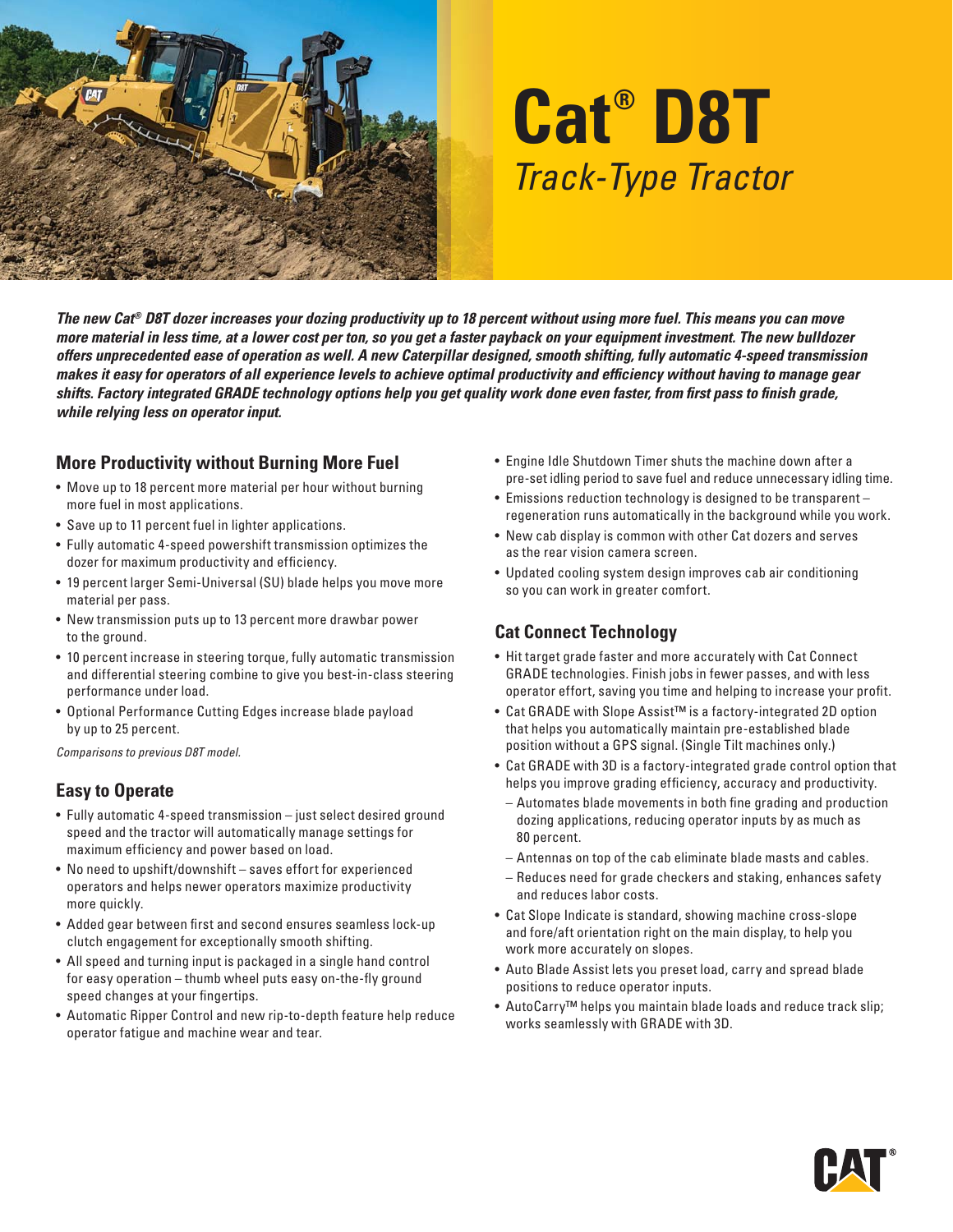# **Cat® D8T Track-Type Tractor**

- Automatic Ripper Control monitors tractor speed and automatically adjusts the engine speed and ripper depth to minimize track slip.
- Factory ARO option provides optimal mounting locations, brackets, and hardware to simplify installation of an aftermarket grade control system.
- Product Link™/VisionLink® connects you to your equipment, providing access to machine data such as location, hours, fuel consumption, idle time, events, and diagnostic codes.
- My.cat.com gives you access to Preventive Maintenance schedules, parts and service records, warranty coverage and more – with a single login. Plus, you can link directly to your VisionLink account.
- COMMAND for Dozing offers remote control operation for enhanced safety and greater productivity, utilizing either line-of-sight or remote operator station.

#### **Reduced Maintenance Time and Cost**

- High quality cartridge fuel filters are purpose-built to help keep your fuel system clean and extend injector life.
- High debris engine filter (optional) has a pleated design for less plugging – especially ideal for waste, wood chip, and other fine debris applications.
- Optional Powered Bottom Guards help reduce downtime for maintenance and enhance safety. Simply remove bolts and press the remote switch to open doors from the center for quick clean-out, or from one side for full access.
- Reduce cost, add versatility with rear implement valves that accommodate either a ripper or hydraulic winch with no changes and no trade-off in performance.
- Programmable, automatic reversing fan is now standard for greater machine value at no added cost.
- Larger one-piece oil pan doubles engine oil service interval to 500 hours saving you time and parts cost.
- Features like grouped service points, ground level service center and modular transmission help make your daily maintenance and service tasks more convenient.
- Remote Flash allows for select software updates to be made remotely via Product Link on eligible machine models, saving you time and service call expense.

### **Built for Long Life**

- More robust structures provide the added durability to handle the increased weight and productivity.
- Caterpillar exclusive Elevated Sprocket undercarriage gives you an added edge in machine balance, component durability and ease of service.
- Heavy Duty Extended Life undercarriage, HDXL with DuraLink™, is designed to help reduce your operating costs with heavier bushings for up to 25 percent more wear life, especially in high abrasion conditions.
- Blades are designed for durability with high tensile strength steel, strong box-section design, heavy moldboard construction and hardened bolt-on cutting edges/end bits.
- Special machine arrangements are equipped from the factory for performance and longer life in harsh applications like landfill, transfer station and stock pile applications.
- Major structures and components are built to be rebuilt, reducing waste, driving down lifetime operating cost, and extending the profitability cycle over more machine life.

#### **Safety**

- Rear vision camera and cylinder mounted mirror options are available to enhance your visibility around the machine.
- Convenient steps, handles and guardrail help you get on and off the tractor with greater ease.
- Access lighting can be turned on from a ground level switch.
- Seat belt indicator enhances safety by reminding you to buckle up with a light/alarm.
- Electronic fluid level verification at startup saves you time and reduces trips up and down from the cab to inspect compartments.
- Standard Operator Presence detection system allows the machine to idle when the operator is not seated, but locks out the power train and front implements to avoid unintentional movement.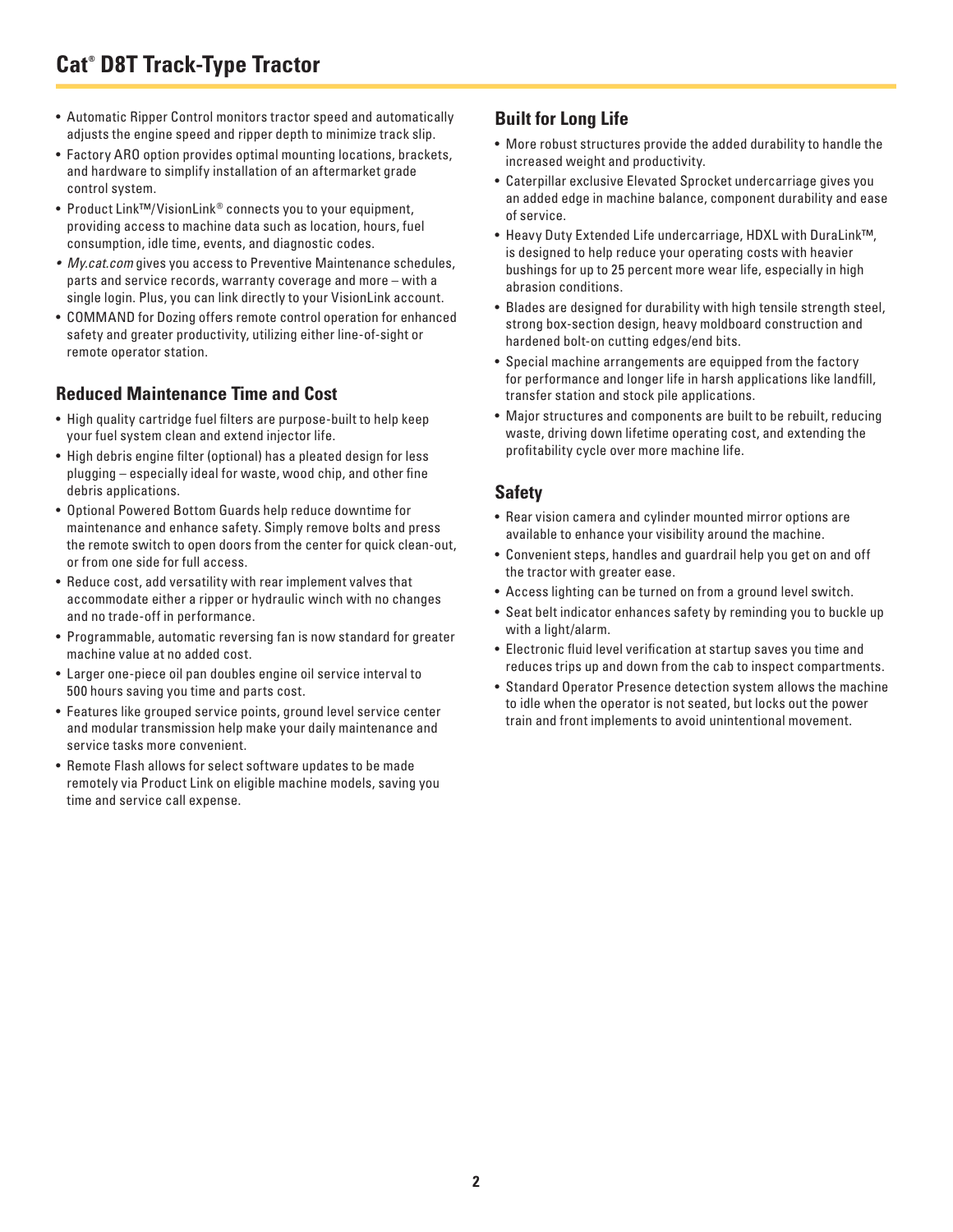## **Standard and Optional Equipment**

Standard and optional equipment may vary. Consult your Cat dealer for details.

|                                             | <b>Standard</b> | <b>Optional</b> |
|---------------------------------------------|-----------------|-----------------|
| <b>OPERATOR ENVIRONMENT</b>                 |                 |                 |
| ROPS/FOPS, sound suppressed cab             |                 |                 |
| Cloth air suspension seat with              |                 |                 |
| adjustable armrests                         |                 |                 |
| Heated cloth seat or heated ventilated seat |                 |                 |
| Touchscreen operator interface              | ✓               |                 |
| Radio, AM/FM, Bluetooth <sup>®</sup>        | ✓               |                 |
| Access/egress lighting with shutdown timer  |                 |                 |
| Single pane cab glass                       |                 |                 |
| Dual pane glass                             |                 |                 |
| Rearview camera                             |                 |                 |
| <b>CAT CONNECT TECHNOLOGY</b>               |                 |                 |
| <b>Grade Control Ready</b>                  |                 |                 |
| Cat Slope Indicate                          |                 |                 |
| <b>Cat GRADE with Slope Assist</b>          |                 |                 |
| Cat GRADE with 3D                           |                 |                 |
| AR0                                         |                 |                 |
| AutoCarry/AutoRip/Auto Blade Assist         |                 |                 |
| <b>COMMAND</b> for Dozing                   |                 |                 |
| <b>POWER TRAIN</b>                          |                 |                 |
| Fully automatic 4-speed transmission        |                 |                 |
| Auto engine idle shutdown                   |                 |                 |
| Auto reversing fan                          |                 |                 |
| Extreme service brakes                      |                 | ✓               |
| High debris radiator                        | ✓               |                 |
| High speed oil change                       |                 |                 |
| Precleaner, basic or with screen            |                 |                 |
| Thermal wrapped engine                      |                 |                 |
| <b>UNDERCARRIAGE</b>                        |                 |                 |
| Positive Pin Retention undercarriage        |                 |                 |
| 610 mm (24 in) moderate service track shoes |                 |                 |
| Heavy Duty Extended Life undercarriage      |                 |                 |
| Track shoes - moderate service,             |                 |                 |
| extreme service, various widths             |                 |                 |
| Carrier rollers - suspended                 |                 |                 |

| <b>Standard</b> | <b>Optional</b> |                                                                      | <b>Standard</b> | <b>Optional</b> |
|-----------------|-----------------|----------------------------------------------------------------------|-----------------|-----------------|
|                 |                 | <b>HYDRAULICS</b>                                                    |                 |                 |
| ✓               |                 | Independent steering and implement pumps                             | ✓               |                 |
|                 |                 | Ripper or winch hydraulics                                           |                 |                 |
|                 |                 | <b>ELECTRICAL</b>                                                    |                 |                 |
|                 | ✓               | Six-light package                                                    | $\checkmark$    |                 |
| ✓               |                 | Premium light package                                                |                 | ✓               |
| ✓               |                 | 24V to 12V converter                                                 | ✓               |                 |
| ✓               |                 | <b>SERVICE AND MAINTENANCE</b>                                       |                 |                 |
| ✓               |                 | Hinged bottom guards                                                 | $\checkmark$    |                 |
|                 | ✓               | Powered bottom guards                                                |                 | ✓               |
|                 | ✓               | Diagnostic connector                                                 | ✓               |                 |
|                 |                 | Engine compartment service light                                     | ✓               |                 |
| ✓               |                 | Ground level service center with hour meter                          | ✓               |                 |
|                 |                 | Power train oil ecology drains                                       |                 | ✓               |
|                 | ✓               | S.O.S <sup>SM</sup> sampling ports                                   | ✓               |                 |
|                 | ✓               | <b>ATTACHMENTS</b>                                                   |                 |                 |
|                 | ✓<br>✓          | Ripper: single shank, single shank<br>with pin puller or multi-shank |                 | ✓               |
|                 | ✓               | Sweeps                                                               |                 |                 |
|                 |                 | Rear screen                                                          |                 | ✓               |
| ✓               |                 | Winch                                                                |                 |                 |
| ✓               |                 | <b>BLADES: STANDARD OR LGP</b>                                       |                 |                 |
| ✓               |                 | Semi-Universal                                                       |                 | ✓               |
|                 | ✓               | Universal                                                            |                 | ✓               |
| ✓               |                 | Angle blade                                                          |                 | ✓               |
|                 | ✓               | Landfill                                                             |                 | ✓               |
|                 | ✓               | <b>Performance Cutting Edges</b>                                     |                 | ✓               |
|                 | ✓               | Rock guard, wear plate, push plate                                   |                 | ✓               |